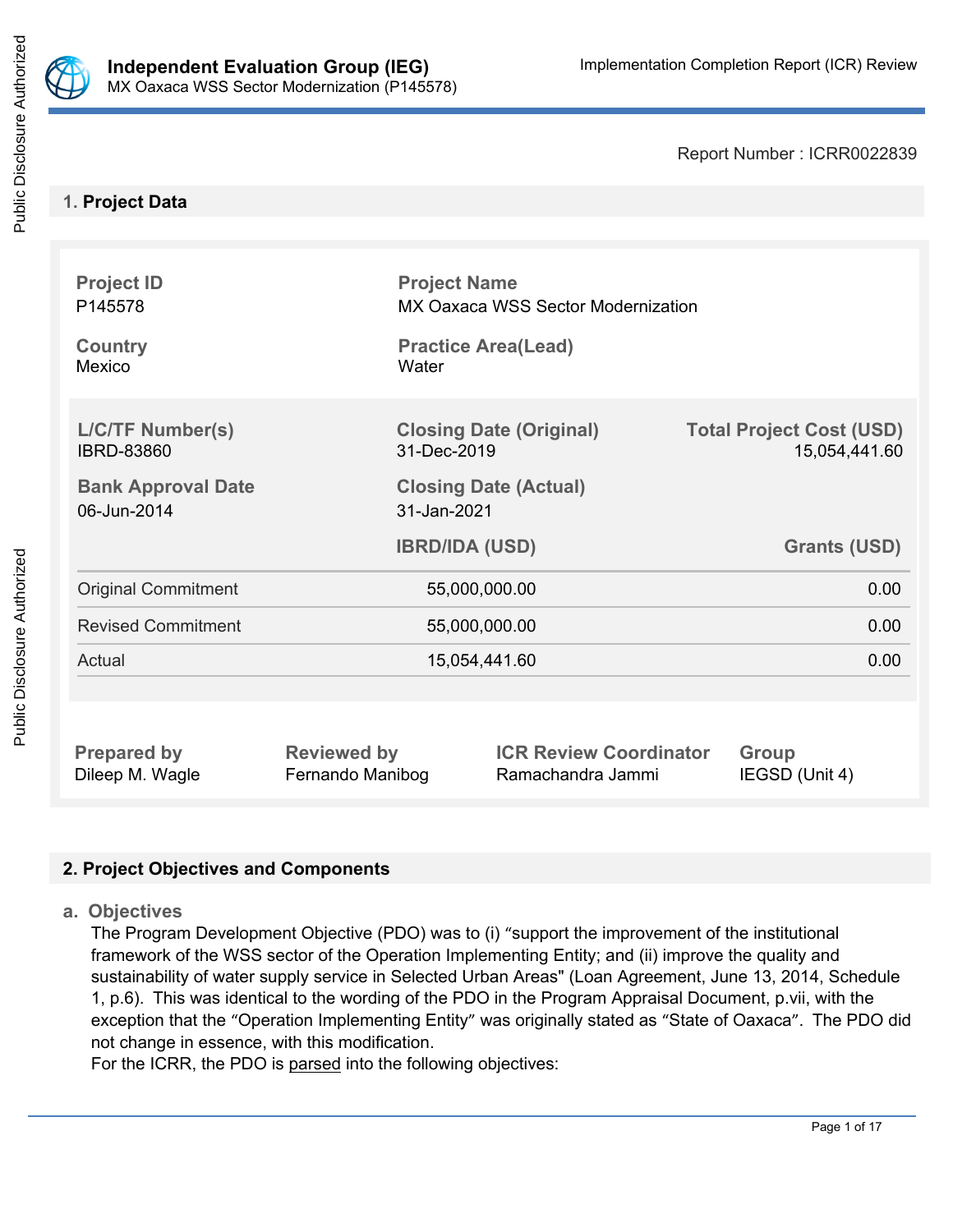

Objective 1 (PDO1): To support the improvement of the institutional framework of the WSS sector of the State of Oaxaca.

Objective 2 (PDO2): To improve (a) the quality and (b) the sustainability of water supply service in selected urban areas.

- **b. Were the project objectives/key associated outcome targets revised during implementation?** No
- **c. Components**

The program scope, activities, and classification into Results Areas, as defined in the PAD, are given below.

Results Area 1: Modernization of the legal and regulatory framework of the WSS sector in the State: (estimated cost at appraisal US\$4.5 million; actual cost at completion - not reported in the ICR). The indicative list of activities consisted of preparing revised versions of key legal and regulatory tools of the WSS sector's legal and regulatory framework, to align them with the Government of Oaxaca (GoO)'s vision for modernizing the sector, including (a) a WSS sector law and related regulations, (b) standard regulations for municipal or inter-municipal WSS service provision, (c) amendment of law creating the metropolitan water utility, SAPAO, submitted to Congress, and (d) CEA (the State Water Commission) and SAPAO organizational manuals and internal regulations. The activities under Results Area 1 were however not a prerequisite for the achievement of objectives under other results areas.

Results Area 2: Improvement of water services in Oaxaca Metropolitan Area: (estimated cost at appraisal US\$17 million, of which US\$8.5 million financed through the National Water Commission (CONAGUA)'s APAZU program for water supply and sanitation in urban areas; actual cost at completion - not reported in the ICR).

Program activities financed through CONAGUA's APAZU program were aimed at improving the quality and efficiency of water supply services in a selected service area (San Juan Chapultepec) of Oaxaca Metropolitan Area's water utility (SAPAO), covering 20 percent of SAPAO's total number of connections, serving 50,000 people through *inter alia*: (a) the rehabilitation of boreholes supplying the sector, (b) construction of interconnection between the boreholes and water treatment facility, and with main distribution lines, (c) construction of water treatment facility, (d) construction of transmission line from pumping station to storage tanks, (d) rehabilitation and construction of storage tanks, and (e) carrying out of WSS studies, preparation of bidding documents and works supervision.

Results Area 3: Improvement of water services in secondary towns: (estimated cost at appraisal US\$60 million, of which US\$30 million financed through CONAGUA's APAZU program; actual cost at completion not reported in the ICR).

Program activities aimed at improving the quality of water supply services and the financial sustainability of the water utilities operating in 18 selected secondary towns located outside the Oaxaca Metropolitan Area. These selected secondary towns were made up of those with a population above 15,000 inhabitants and/or where CEA currently operated the systems. Participating water utilities accounted for about 50 percent of the total State urban population outside of the Oaxaca Metropolitan Area, and totalled some 600,000 beneficiaries. Activities would include (a) rehabilitation and extension of production, storage and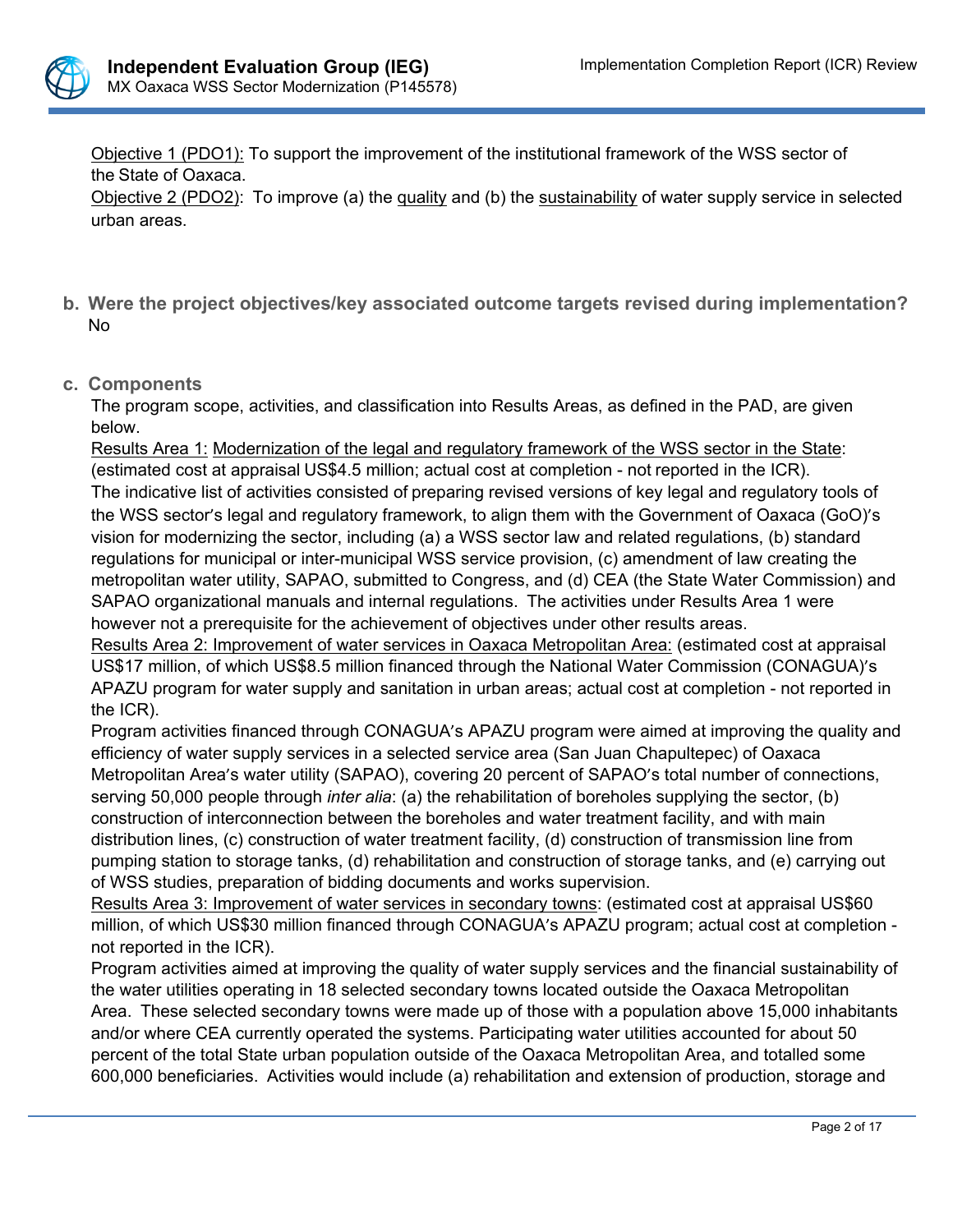

pumping systems, (b) rehabilitation, hydraulic optimization and sectorization of the water network, (c) rehabilitation of water connections, (d) installation of metering and pressure gauges, (e) update of network mapping and commercial systems, (f) improvement of accounting systems, and (g) undertaking WSS studies, preparation of bidding documents and works supervision.

Results Area 4: Improvement of WSS information in rural areas: (estimated cost at appraisal US\$2 million; actual cost at completion - not reported in the ICR).

Program activities consisted of establishing an information system designed to capture the status and sustainability of rural WSS services in the 1,130 localities with populations of between 500 and 2,500 inhabitants throughout the State, through (a) provision of information technology infrastructure and equipment, and carrying out training in the use of their systems, and (b) carrying out of data survey activities.

### Technical Assistance (TA) Component:

A TA component, at a cost of US\$10 million, had been included in the program at appraisal. However, this was subsequently cancelled, as it was deemed ineligible for financing due to the Law on Financial Discipline of the Federated Entities and Municipalities. This resulted in a reclassification of the funds of this component to Result Areas 2 & 3.

**d. Comments on Project Cost, Financing, Borrower Contribution, and Dates**

**Program cost:** The estimated program cost at appraisal was US\$93.5 million.

**Financing:** IBRD financing for the program amounted to US\$55 million. At completion, actual disbursement was US\$15.05 million.

**Borrower contribution:** At appraisal, the contribution from the APAZU program of CONAGUA, was planned at US\$38.5 million. At completion, the actual contribution from the borrower was US\$22.37 million.

**Dates**: The project was approved on June 6, 2014. It failed to become effective on schedule, on account of inconsistencies with existing Mexican legislation. This required a Level 2 restructuring, with changes in the Subsidiary Agreement between BANOBRAS (the Borrower) and the GoO (the Operation Implementing Entity), which was delayed on account of a change in administration of the State (the new administration taking more than a year to review the operation). The Subsidiary Agreement became effective in April 28, 2017, and the Amended Loan Agreement on May 9, 2017. The planned closing date of December 31, 2019 was extended to January 31, 2021. Actual closing took place on that date. **MId-Term Review (MTR)**: A Mid-Term Review (MTR) was carried out in September 29, 2020.

**Restructurings**: The project underwent a Level 2 restructuring, resulting in changes being made to meet operational and fiduciary requirements in the Subsidiary Agreement between the National Bank of Public Works and Services (BANOBRAS) and GoO, to be consistent with the Mexican legislation. The changes included the following:

(i) Cancellation of the TA component (IPF) of the Program, on grounds that it was not deemed eligible for financing by SHCP due to the Law on Financial Discipline of the Federative Entities and Municipalities. Funds in this component were reallocated to Results Areas 2 & 3 of the PforR.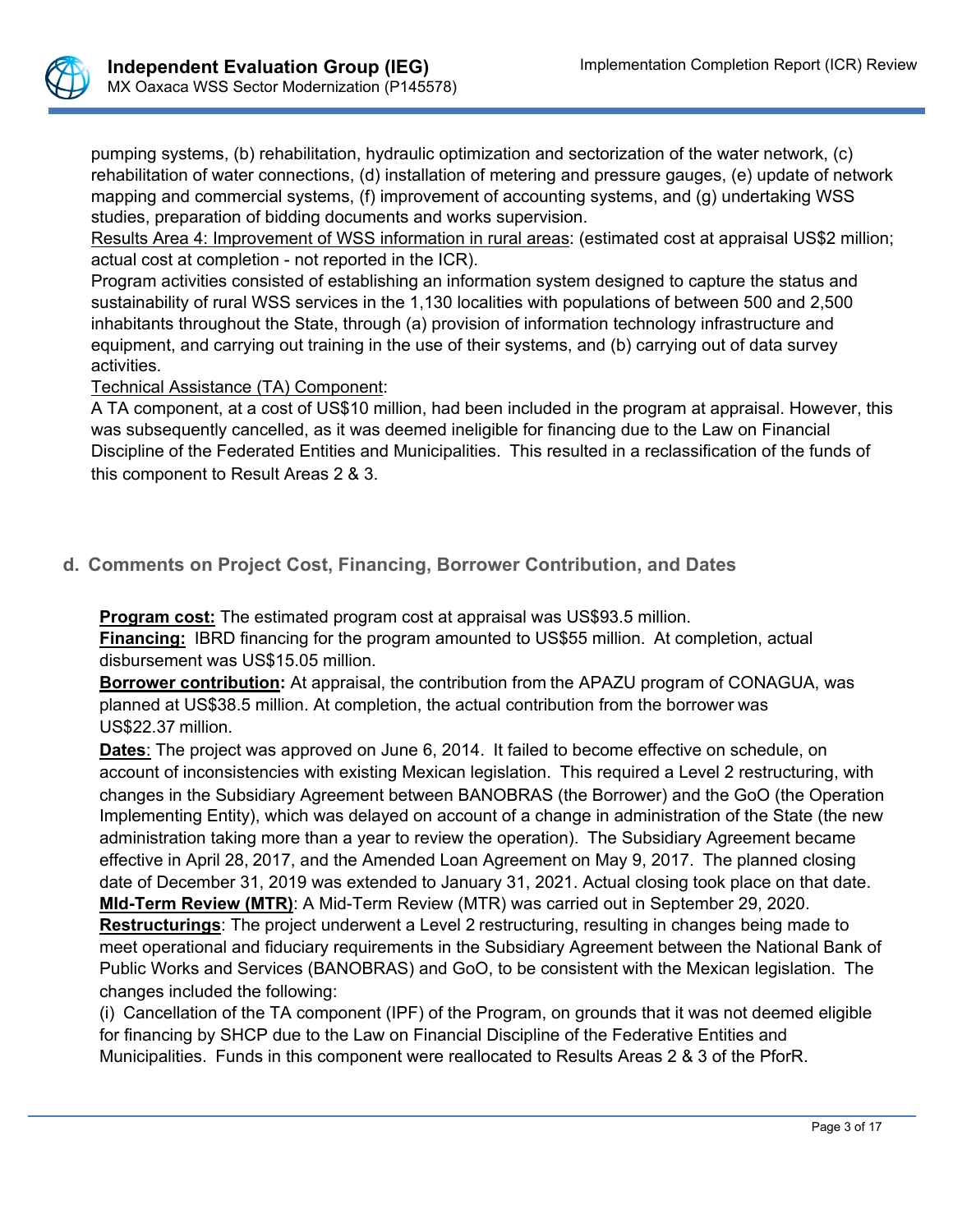

(ii) A 13-month extension in closing date of the operation, to January 31, 2021, to make up for delays in effectiveness and implementation.

(iii) Revisions/updates to the operation's Results Framework, DLI Matrix, Program Action Plan and legal covenants.

# **3. Relevance of Objectives**

### **Rationale**

**Country and Sector Context:** Mexico's economic growth remained flat throughout the two decades prior to appraisal, and significant regional disparities in poverty persisted. Notwithstanding a slight improvement in the GDP growth rate during 2010-12, progress towards poverty reduction remained moderate, so that an estimated 45 percent of the Mexican population lived below the poverty line. The poverty and economic gap between the best and worst performing states had widened during the prior two decades, with extreme poverty ranging from 2 percent in Nuevo Leon and the Federal District (Mexico City) to 32 percent in Chiapas and 23 percent in Oaxaca. As such, reduction of these disparities represented a key development priority for the country, reflected in Mexico's National Development Plan (2013-19), which prioritized the need to achieve greater inclusiveness through reduction in regional income disparities and greater shared prosperity via economic productivity, employment and infrastructure development.

At appraisal, Oaxaca ranked among the poorest states in Mexico, with a per capita income of around US\$2,750 in 2012 – the second lowest among the country's 32 States. Around 62 percent of its 3.8 million inhabitants lived below the national poverty line. In terms of WSS services, Oaxaca also ranked second lowest in the country in terms of drinking water coverage (79 percent) and last in terms of sanitation coverage (71 percent). Water quality was also a problem as only 15 of Oaxaca's 139 treatment plants were considered fully operational. The lack of potable water treatment, plus the intermittent nature of supply, meant that systems in Oaxaca were unable to deliver safe potable water, forcing users to purchase water from trucks, at higher cost.

The WSS institutional framework in the state was characterized by fragmentation, overlapping functions and a lack of policy direction and stewardship for service improvement. WSS service operations were largely subsidized and characterized by inefficiency and poor service. In the area of SAPAO's jurisdiction, tariffs covered only 25 percent of operating costs, and 75 percent in systems in secondary towns. Financing for WSS sector investments was unpredictable, depending mostly on federal programs that did not incentivize improvements in service.

Modernizing the WSS sector was a priority for the Government of Oaxaca (GoO). The state administration, staring a new 6-year term in 2011, had made institutional strengthening and modernization of the sector a priority, as embodied in State Development Plan (2011-16). In 2012, GoO adopted a Strategic Plan for the WSS sector, which set out an investment plan and objectives for the development of the sector. The current Program for Results (PfR) project aims at supporting the GoM to achieve its goals.

# **Alignment with National/state-level priorities and Country Partnership Strategy/Framework:**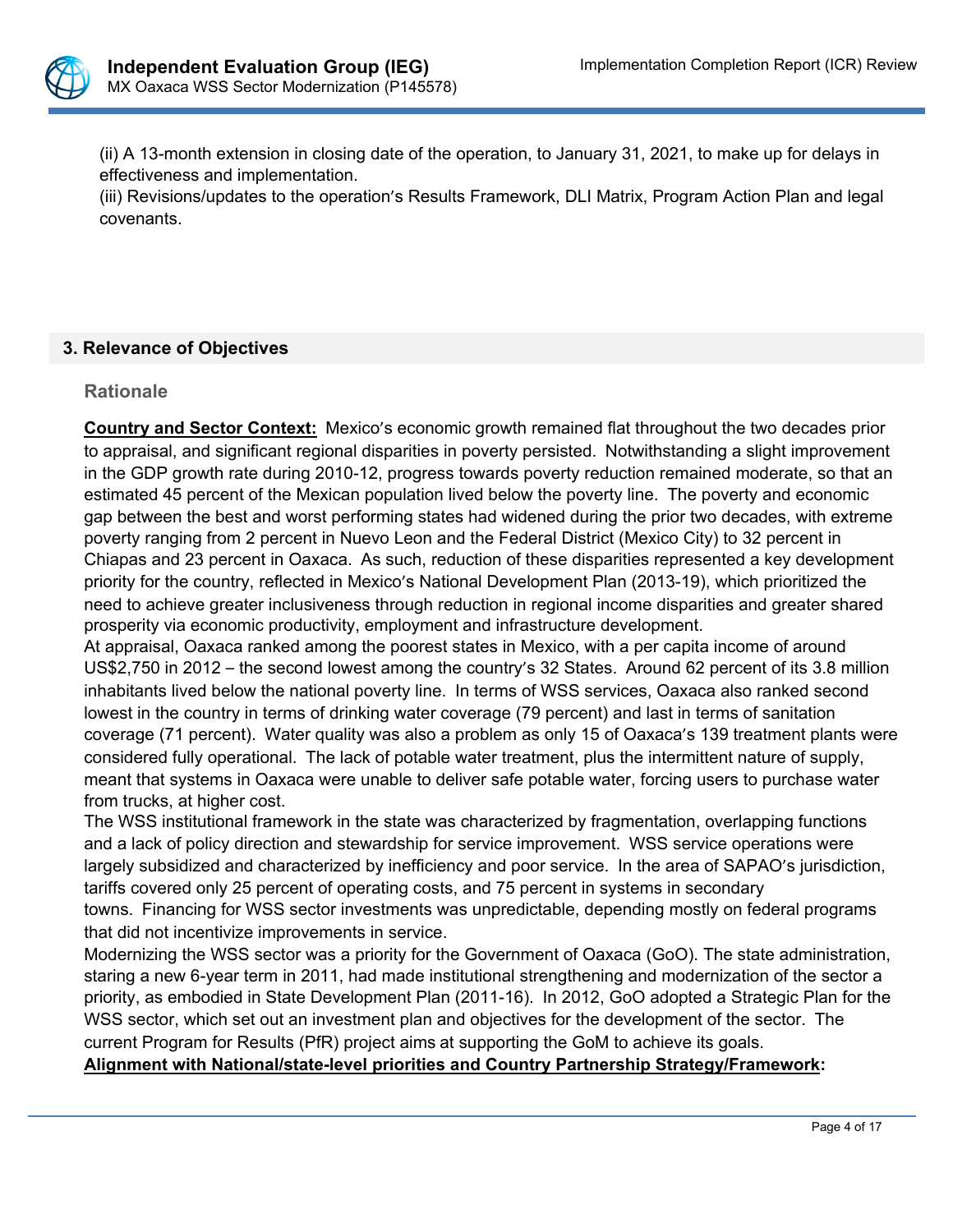

The development objectives of the program were aligned with the Federal Government's priorities and the World Bank Group (WBG)'s Country Partnership Strategy (CPS), 2014-19. The operation supported the priorities of the Government of Mexico (GoM), as reflected in the 2019-24 National Development Plan (NDP), which emphasized reduction of poverty and income inequality by reactivating the economy, including development of regional infrastructure programs in the south and south-east. The NDP also prioritized access to safe drinking water and sanitation, especially in States with the most vulnerable populations.

The objectives of the program were also fully consistent with the CPS, which prominently featured water and subnational engagement as one way to address the WBG's twin goals of ending extreme poverty and promoting shared prosperity. The program remained consistent with the WBG's Country Partnership Framework (CPF) for Mexico for FY20-25: in particular with Focus Area C, on "Enabling Sustainable Infrastructure and Climate Action", Objective 6 of which aimed to provide more inclusive and sustainable infrastructure services. It was also consistent with Focus Area B, "Strengthening Institutions for Public Finance, Service Delivery, and Economic Inclusion", which aimed at improving the management of public resources and strengthening institutions to deliver high quality, inclusive social services via the institutional strengthening of WSS services and efficiency in public spending.

**Relevance of the PDO:** Given the country and sector context, the PDO continues to be relevant in regard to the currently prevailing national/state level and CPF priorities. Oaxaca State ranked third in the country in terms of extreme poverty levels, with nearly 12 percent of the total national population living in extreme poverty, mainly in rural areas. The objectives were pitched at the right level to address the priorities of the GoO, in implementing WSS sector reforms.

**Rationale for PfR Support**: The PforR was considered an appropriate financial instrument to support the State's WSS sector program, as GoO was strongly interested in (a) improving the efficiency of its WSS program from the technical, fiduciary, environmental and social perspective in one of the poorestperforming sectors in the country at the time, (b) creating financial incentives for results achievement, thereby shifting the focus from expending resources to output/outcome achievement, (c) leveraging CONAGUA financing, using part of the proceeds of the loan as the State counterpart funds required to access CONAGUA financing. The Program design explicitly recognized certain institutional capacity constraints in Oaxaca to implement a results-based approach, as well as BANOBRAS's lack of experience with the PforR financing instrument. However, the instrument was seen as an opportunity to support a comprehensive WSS Stare reform program spearheaded by a committed State government, making use of an innovative approach which would help the State achieve the needed reforms whilst circumventing the various restrictions on external debt imposed at the Federal level.

**Prior Bank involvement in the sector:** Since 2011, the Bank had been engaged in supporting the GoO's reform agenda for inclusive growth through a strategic partnership. The GoO and the Bank signed a Memorandum of Understanding (MoU) in June 2011, which included multi-year, multi-sectoral support to the State, combining a package of knowledge, convening and financial services, to support a reform agenda for inclusive growth in the State and for modernizing its public institutions and policies. In 2013, the MoU was renewed for another two years.

Based on the above, and taking into account the institutional capacity constraints to implement the program, relevance of the PDO is rated Substantial.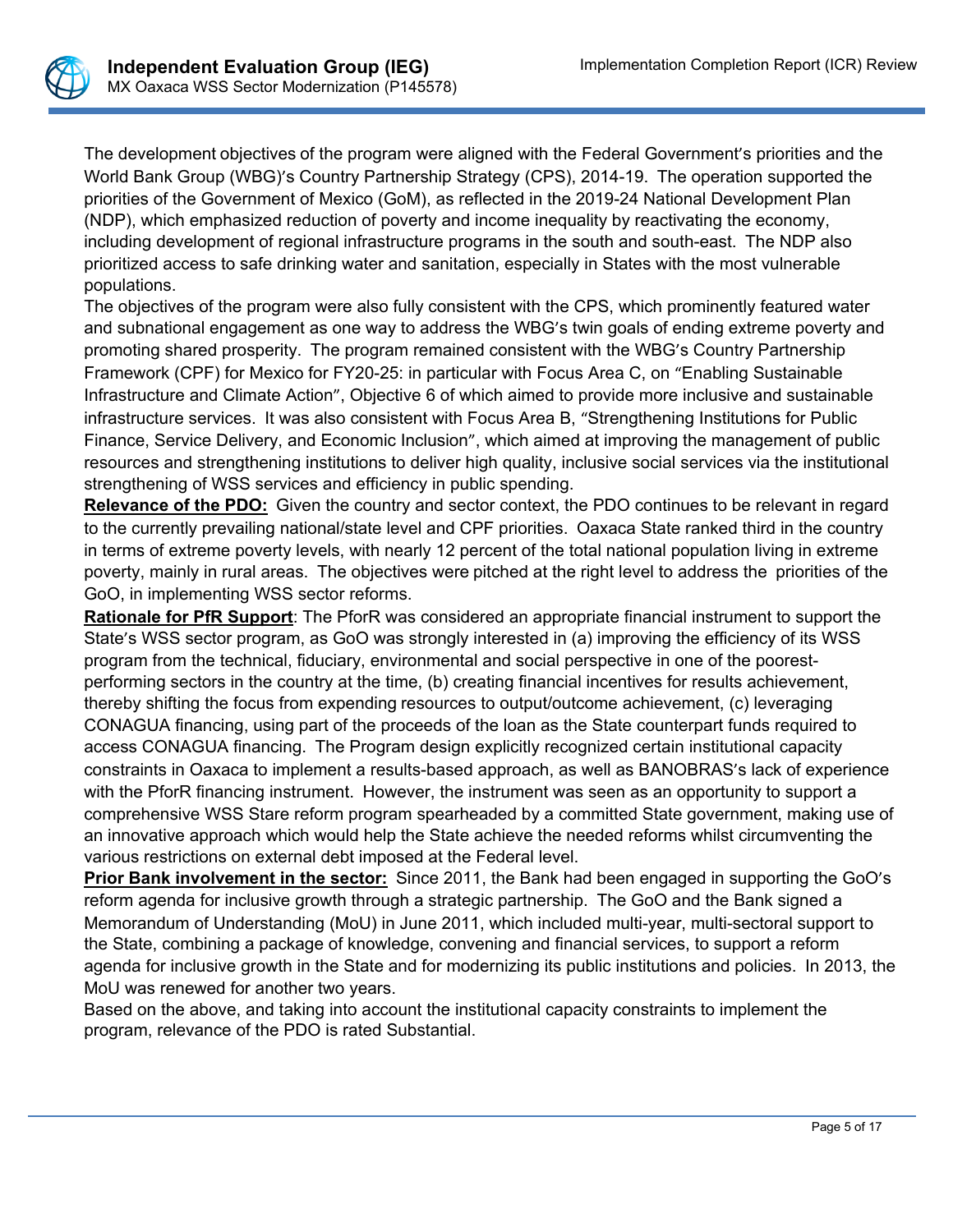

**Rating Substantial** 

# **4. Achievement of Objectives (Efficacy)**

# **Objective 1**

**Objective**

"To support the improvement of the institutional framework of the State of Oaxaca"

### **Rationale**

The Program was intended to support implementation of the GoO's Strategic Plan for the WSS sector, with emphasis on improving the quality and sustainability of water utilities in the Oaxaca Metropolitan Area and selected urban areas across the State. The expected outcome of the PforR was the creation of a demonstration effect of modernization of the WSS sector and sustainable water services to further develop the sector and scale-up the approach and results.

### Theory of Change (ToR)

The objective of modernizing the sector institutional framework would be achieved through the following activities: (i) Submission of the revised State Water & Sanitation Law to State Congress, which was a prerequisite for the revision of the key legal and regulatory tools that needed to be developed (based on the approved law); (ii) Operational tools for measuring performance indicators in the selected sectors of SAPAO and secondary towns; (iii) Establishment of a Rural WSS Information System; and (iv) Successful completion of a Rural & Urban Strategy, and a Public Expenditure Review (PER) for the WSS sector – which was to have been supported under the (subsequently cancelled) TA component.

Towards this end, the following DLRs were identified under Results Area 1, in the context of PDO1:

DLR 1-1(a) New State Water & Sanitation Law submitted to Congress.

 DLR 1-2(a) Regulation of State Water and Sanitation Law prepared and published in the Official Gazette of the State of Oaxaca.

DLR 1-2(b) Standard regulation for provision of municipal water and sanitation services prepared.

DLR 1-2(c) Amendment of Law creating SAPAO submitted to Congress.

 DLR 1-2(d) CEA's internal regulation and organizational manual adopted and published in the Official Gazette of the State of Oaxaca.

 DLR 1-2(e) SAPAO's internal regulation and organizational manual adopted and published in the Official Gazette of the State of Oaxaca.

The key assumptions underlying the ToR included: (i) the institutional capacity of the GoO for coordinating program activities, monitoring results, and inter-institutional co-ordination (between SEFIN, CEA and SAPAO) (ii) planning & execution capacity of CEA and SAPAO, (iii) prompt implementation of activities to be financed by APAZU, and (iv) operational/commercial management of SAPAO and other utilities to achieve the service quality and sustainability goals of the Program. As a PforR, the Program also included a Program Action Plan (PAP), and Environmental and Social Management Manual, an Operations Manual, implementation and program management support, and Results-based Verification Protocols & Processes. Outputs and Outcomes: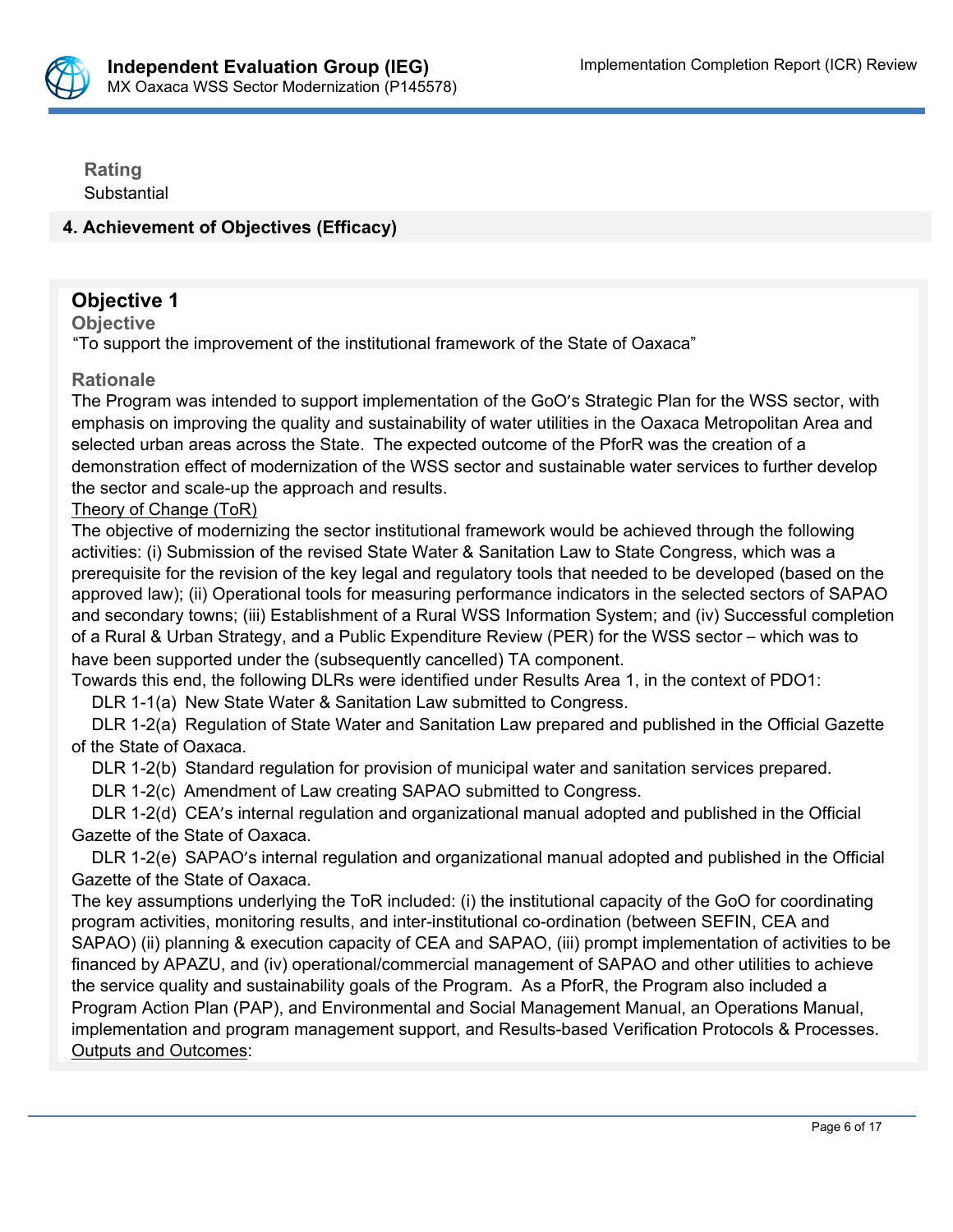

The outcome under PDO1 consisted of the implementation of a modernized sector institutional framework to support a comprehensive strategy, and the development of planning tools to consolidate a platform for the GoO to scale up the quality and sustainability of WSS services. Progress towards this goal was measured by three outcome indicators: (i) Key legal and regulatory tools prepared; (ii) Number of utilities decentralized (target set at 7); and (iii) Tools for the WSS sector in place and being used.

In terms of outcomes, PDO1 achieved most of its targets: (i) Key legal and regulatory tools were almost fully achieved and a New State Water and Sanitation Law was submitted to Congress. (ii) Only 1 out of the targeted 7 utilities was decentralized, though 18 out of 18 towns succeeded in developing programs of intervention of immediate impact for the WSS sector, along with mechanisms to measure performance indicators (which however – though developed – were not implemented by the time of Program closing). The Rural and Urban WSS Information System and the Rural and Urban Strategy and Public Expenditure Review for the WSS sector (both, intermediate indicators), which were among the tools to improve the performance of the WSS sector, were not actually put in place. However, as seen from the ToC, these were activities that were to have been funded by the TA component that was cancelled, and can be considered to be non-DLI Program activities.

Table 1 shows the achievement of specific Program results for PDO1 under the relevant Results Areas:

| <b>Indicator Name</b>                                                                        | Target     | Achieved   | Achieved | DLR#            |
|----------------------------------------------------------------------------------------------|------------|------------|----------|-----------------|
|                                                                                              | Value      | Value      | $(\% )$  |                 |
| Improvement of the institutional framework                                                   | <b>Yes</b> | <b>No</b>  |          |                 |
| of the WSS sector                                                                            |            |            |          |                 |
| Results Area 1: Modernization of the legal and regulatory framework of the WSS sector in the |            |            |          |                 |
| <b>State</b>                                                                                 |            |            |          |                 |
| New State Water & Sanitation Law submitted to                                                | <b>Yes</b> | <b>Yes</b> | 100%     | DLR $1-1(a)$    |
| Congress                                                                                     |            |            |          |                 |
| (a) Regulation of State Water and Sanitation                                                 | <b>Yes</b> | <b>No</b>  | $0\%$    | DLR $1-2(a)$    |
| Law prepared and published in the Official                                                   |            |            |          |                 |
| Gazette of the State of Oaxaca                                                               |            |            |          |                 |
| (b) Standard regulation for provision of                                                     | <b>Yes</b> | Yes        | 100%     | $DLR$ 1-2(b)    |
| municipal water and sanitation services                                                      |            |            |          |                 |
| prepared                                                                                     |            |            |          |                 |
| I Amendment of Law creating SAPAO submitted                                                  | Yes        | <b>Yes</b> | 100%     | <b>DLR 1-21</b> |
| to Congress                                                                                  |            |            |          |                 |
| (d) CEA's internal regulation and organizational                                             | Yes        | <b>No</b>  | 40%      | DLR $1-2(d)$    |
| manual adopted and published in the Official                                                 |            |            |          |                 |
| Gazette of the State of Oaxaca                                                               |            |            |          |                 |
| (e) SAPAO's internal regulation and                                                          | <b>Yes</b> | <b>Yes</b> | 100%     | DLR $1-2(e)$    |
| organizational manual adopted and published in                                               |            |            |          |                 |
| the Official Gazette of the State of Oaxaca                                                  |            |            |          |                 |
| <b>Results Area 3: Improvement of Water Services in secondary towns</b>                      |            |            |          |                 |

| Table 1 - Achievement of Program Results for PDO1 |
|---------------------------------------------------|
|---------------------------------------------------|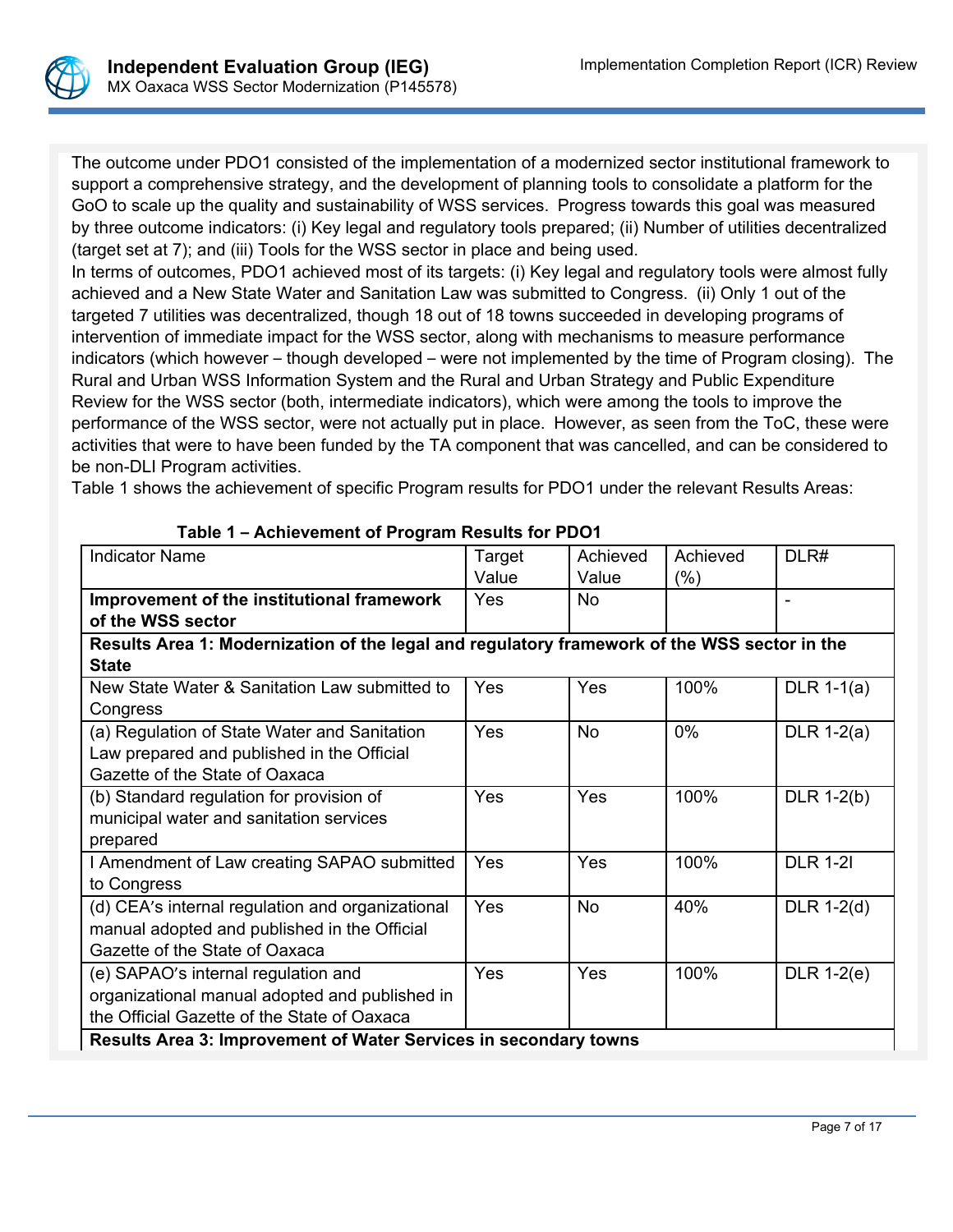

| Improvement of information:                                   | 18   | 18    | 100%  | <b>DLI 3-1</b> |
|---------------------------------------------------------------|------|-------|-------|----------------|
| Number of selected water utilities with an                    |      |       |       |                |
| approved program of interventions of immediate                |      |       |       |                |
| impact                                                        |      |       |       |                |
| Results Area 4: Improvement of WSS information in rural areas |      |       |       |                |
|                                                               |      |       |       |                |
| Improvement of information:                                   | 100% | 11.7% | 11.7% | $DI14-1$       |
| Percentage of localities in priority segment with             |      |       |       |                |

As seen from the table, the institutional reforms achieved under PDO1 were significant, these instruments increasing the capacity of CEA and SAPAO to manage the sector and provide improved WSS services. Key among these was the development of a set of WSS laws and related regulations for municipal and related WSS service provision, as well as the organizational manuals and internal regulations of these institutions – all of these contributing to the goal of modernizing the State's institutional framework. Mainstreaming of these legal and regulatory instruments into the WSS sector framework provided an important foundation for longer-term sustainability and strengthening of the governance systems of these institutions. Based on the above, the efficacy of PDO1 is rated **Substantial**.

**Rating Substantial** PHREVDELTBL

# **Objective 2**

**Objective**

"To improve (a) the quality and (b) the sustainability of water supply service in selected urban areas".

### **Rationale**

Criteria for assessing improvements in water service quality under the Program included: (i) The provision of continuous water service from SAPAO in the San Juan Chapultepec sector of the Oaxaca Metropolitan Area (representing 20 percent of SAPAO's total number of connections) and (ii) the provision of services with improved continuity in the secondary towns. As regards the sustainability of water supply services under the Program, in Oaxaca Metropolitan Area, this related to utilities providing service whose commercial efficiency equaled or exceeded 90 percent, and - in secondary towns utilities whose revenues were greater than their operating expenses.

Improvements in quality and sustainability under PDO2 would be assessed through a combination of DLIs (for Results Areas 2 and 3), as listed in Section 3 (b), and DLRs – as listed below (under Results Area 2):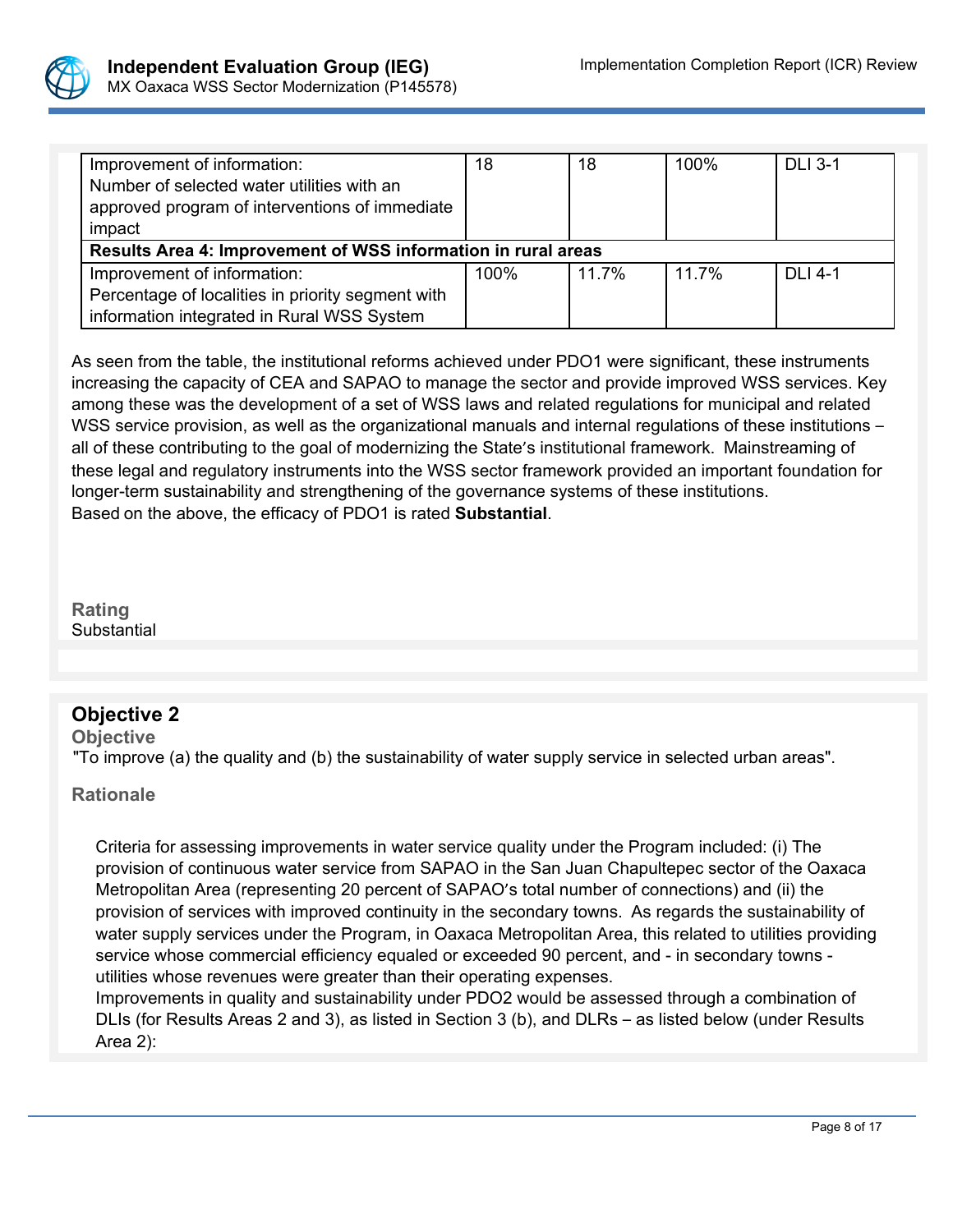

 DLR 2-1 (i) (a) Preparation of the technical dossiers (*Expendientes Tecnicos*) for the rehabilitation and/or construction of the selected sector's macro and micro distribution systems.

DLR 2-1 (ii) (b) Construction of the selected sector's macro distribution

DLR 2-1 (iii) (c) Percentage of active users with continuous service in the selected sector

DLR 2-2 (a) Commercial efficiency in the selected sector

# Outputs and Outcomes:

Outcomes achieved under Objective 2 fell short of targets. As regards improvements in the quality of water services, the Program reached some 331,564 direct beneficiaries, or slightly over half the target number of 650,000 people receiving improved services. Inhabitants of Oaxaca Metropolitan Area accounted for 56,279 of these beneficiaries, while the 18 selected secondary towns accounted for 275,285. As regards sustainable services, the Program did not reach commercial efficiency in the selected San Juan Chupultepec sector, and only two water utilities in the selected secondary towns met the target of achieving service revenue greater than their operating expenses.

Table 2 shows the achievement of specific Program results for PDO2 under Results Areas 2 and 3:

| <b>Indicator Name</b>                                                     | <b>Target Value</b> | Achieved  | Achieved | DLR#           |
|---------------------------------------------------------------------------|---------------------|-----------|----------|----------------|
|                                                                           |                     | Value     | $(\% )$  |                |
| People in urban areas provided with                                       | 650,000             | 331,564   | 51%      |                |
| sustainable and improved water service                                    |                     |           |          |                |
| quality under the Program                                                 |                     |           |          |                |
| Results Area 2: Improvement of Water Services in Oaxaca Metropolitan Area |                     |           |          |                |
| Improvement of service quality                                            | Yes                 | <b>No</b> | 60%      | <b>DLI 2-1</b> |
| a. Preparation of the technical                                           | Yes                 | Yes       | 100%     | <b>DLR 2-1</b> |
| dossiers (Expendientes Tecnicos) for                                      |                     |           |          | (i)            |
| the rehabilitation and/or construction                                    |                     |           |          |                |
| of the selected sector's macro and                                        |                     |           |          |                |
| micro distribution systems                                                |                     |           |          |                |
| a. Construction of the selected                                           | Yes                 | Yes       | 100%     | <b>DLR 2-1</b> |
| sector's macro distribution                                               |                     |           |          | (ii)           |
| a. Percentage of active users with                                        | 100%                | 33%       | 33%      | <b>DLI 2-1</b> |
| continuous service in the selected                                        |                     |           |          | (iii)          |
| sector                                                                    |                     |           |          |                |
| Commercial efficiency in the selected                                     | 90%                 | 0%        | 0%       | <b>DLR 2-2</b> |
| sector                                                                    |                     |           |          | (a)            |
| Percentage of samples tested                                              | 100%                | 0%        | 0%       |                |
| complying with bacteriological, residual                                  |                     |           |          |                |
| chlorine, iron, manganese, color                                          |                     |           |          |                |
| parameters of the drinking water norm in                                  |                     |           |          |                |
| the selected sector                                                       |                     |           |          |                |
| Results Area 2: Improvement of water services in secondary towns          |                     |           |          |                |

#### **Table 2 – Achievement of Program Results for PDO2**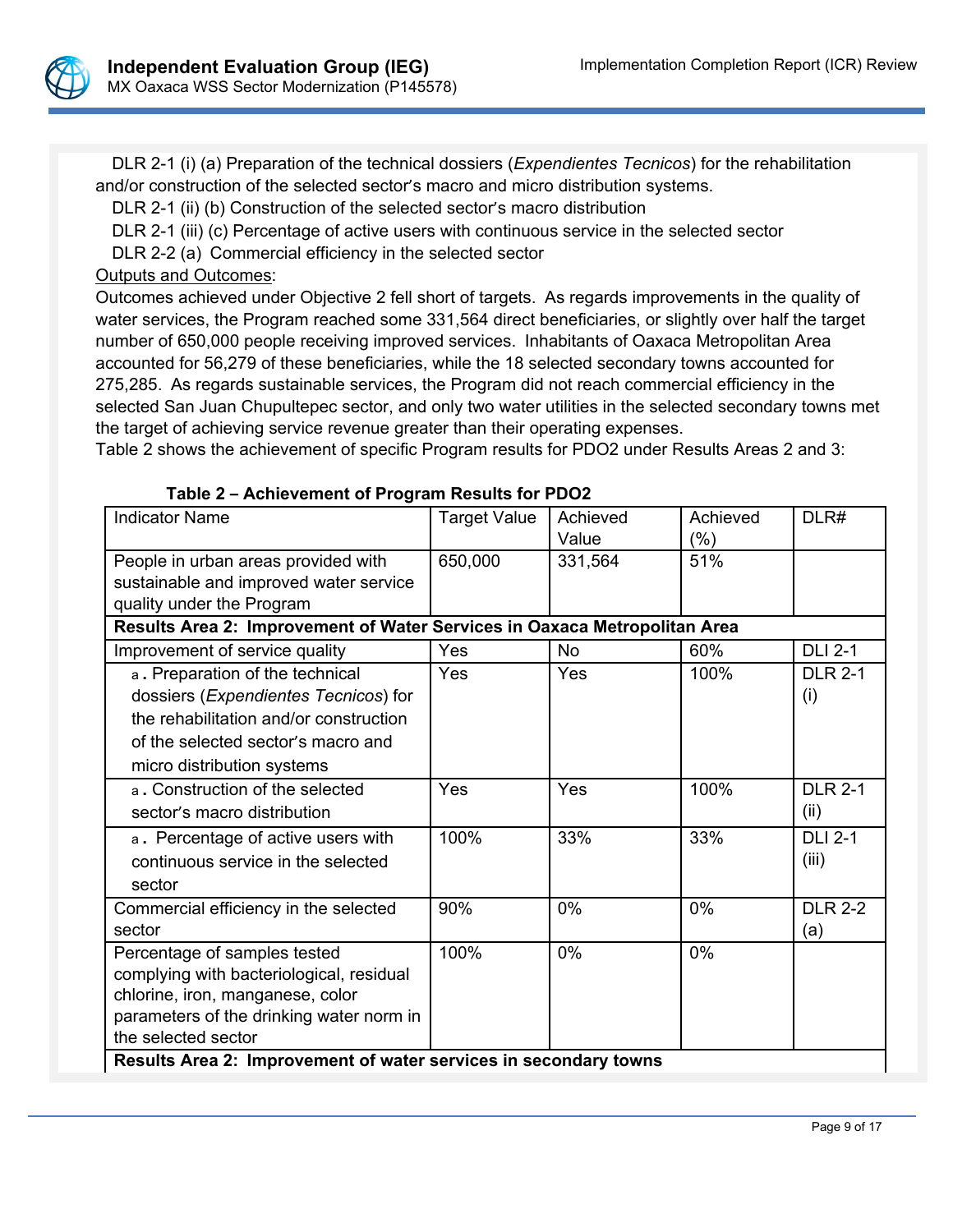

| Number of selected water utilities with       | 18 | 5.56% | <b>DLI 3-2</b> |
|-----------------------------------------------|----|-------|----------------|
| improved service continuity                   |    |       |                |
| Number of selected water utilities whose   18 |    | 11%   | <b>DLI 3-3</b> |
| service revenue is greater than their         |    |       |                |
| operating expenses                            |    |       |                |

Results Area 2 saw partial achievements, contributing to the achievement of PDO2 (a). According to IVA verification cycles, all technical design documents were prepared, and construction of all three components of the macro-sector distribution of San Juan Chapultepec were built and became operational. SAPAO carried out the construction, rehabilitation and modernization of the distribution system, with extensions of the system to the highest parts of macro-sector area, where only tanker trucks were able to distribute water to meet demand from the residents. The pressure in the networks for delivery of the service also increased with greater efficiency. Substitution of household taps also took place – which was one of the main components of the network where non-revenue water was found. These actions together did substantially benefit the 56,279 inhabitants of the San Martin Mexicapam, Montoya and San Juan Chapultepec agencies, of the Municipality of Oaxaca de Juárez. As regards PDO2 (b), only a third of active users were receiving continuous service. It was moreover not possible to measure commercial efficiency (i.e. income by amount of service billed) at Program closing, on account of the fact that services had just commenced at the time (which also affected the testing of water quality) – hence, this indicator was not met.

As regards the goal of achieving improvement of water services in secondary towns, the number of utilities that achieved improved service was negligible (1 utility out of 18). The goal of improving service sustainability (measured in terms of utility service revenues in excess of operating expenses) was also negligible (2 out of 18).

Based on this, the efficacy of PDO2 is rated **Modest**.

**Rating** Modest

**Rationale**

**Overall Efficacy Rating**

---

# **5. Efficiency**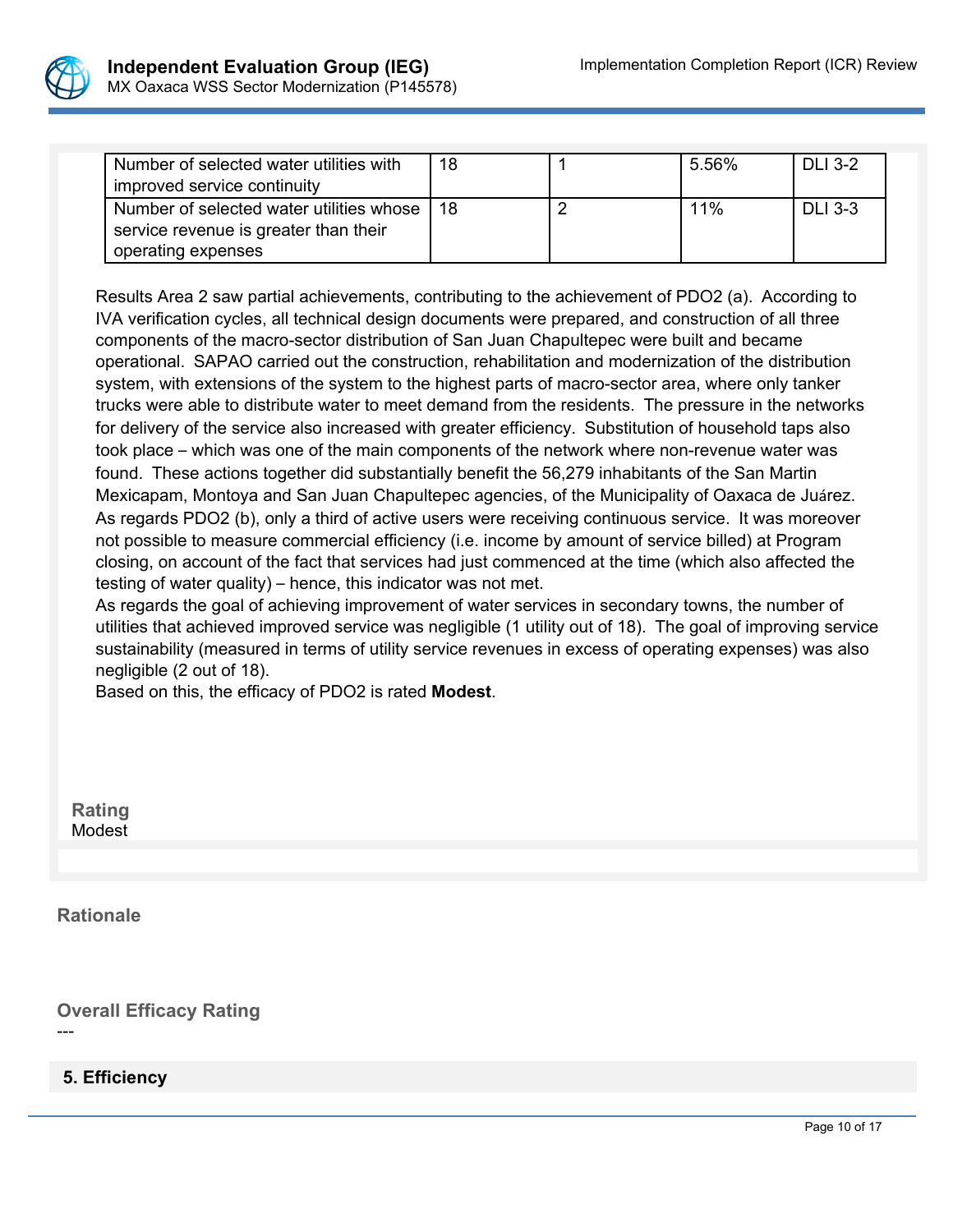

---

---

# **Efficiency Rating**

# a. If available, enter the Economic Rate of Return (ERR) and/or Financial Rate of Return (FRR) at appraisal and the re-estimated value at evaluation:

|                     | Rate<br>Available? | Point value (%) | *Coverage/Scope (%)   |
|---------------------|--------------------|-----------------|-----------------------|
| Appraisal           |                    |                 | $\Box$ Not Applicable |
| <b>ICR Estimate</b> |                    |                 | $\Box$ Not Applicable |

\* Refers to percent of total project cost for which ERR/FRR was calculated.

# **6. Outcome**

With efficacy rated Modest, but Relevance rated Substantial, the overall outcome rating is assessed as Moderately Unsatisfactory. The Program did make some important contributions to the Improvement of the WSS sector, despite several shortcomings.

**a. Outcome Rating** Moderately Unsatisfactory

# **7. Risk to Development Outcome**

Political risks: This risk is assessed as Low. As a marginalized State in Mexico, Oaxaca is a priority region for the Federal Government, which has been providing substantial financial resources to the water sector there. The multi-year Strategic Plan adopted by the State in 2012 continues to be relevant today, and the PforR operation has supported strategic interventions from that Plan. Water will almost certainly be a continuing priority for the State and Federal governments, and the new National Water Plan (2019-24), highlighting access to water and sanitation as a human right, suggests that support to this sector in the most marginalized States will continue in the foreseeable future.

Institutional risks: This risk is assessed as Moderate. Under the PforR, CEA and SAPAO have been strengthened and their technical and managerial capacity to implement provision of service in an efficient and sustainable manner has improved. If a reluctance to embrace the modernization process of the WSS sector does arise in the future, this could affect the development outcome. Participating institutions (not only CEA and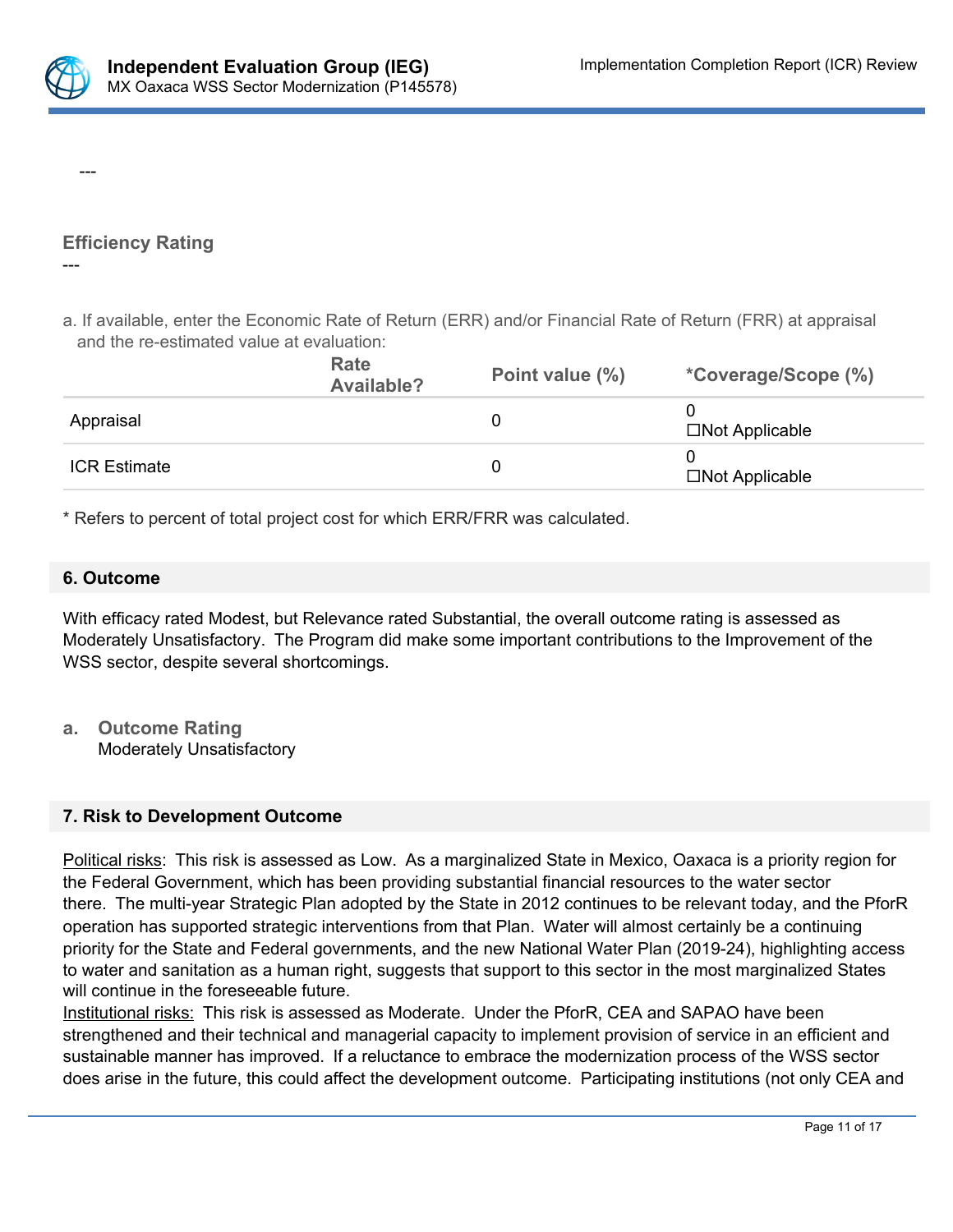

SAPAO, but also relevant municipalities and water utilities) are being encouraged to change the way in which they deliver and regulate services – shifting the focus from the mere construction of infrastructure to service delivery – and this momentum needs to continue in future. In addition, the legal autonomy of service providers will also need to be extended, and water tariffs may need to be increased in due course.

### **8. Assessment of Bank Performance**

#### **a. Quality-at-Entry**

The strategic relevance of approach was sound and the Program was well aligned with the priorities of the State government and of CONAGUA for the modernization of the WSS sector in Oaxaca. The design of the Program incorporated financial incentives necessary to link infrastructure outcomes, plus financial and service performance to disbursements, and to expand access to WSS services across the State. The M&E systems and verification protocols were designed at appraisal to incorporate the measurement tools and to strengthen the institutional capacity needed to monitor Program results. However, the Program design did not foresee the legal and fiduciary complications that would arise on account of an inconsistency between the disbursement mechanisms and the Mexican Federal Laws and its regulations, which led to a delay in the effectiveness of the sub-national loan between Oaxaca State and BANOBRAS, and a suspension of activities for nearly two years to process a restructuring of the operation. In this sense, the quality-at-entry fell short of ensuring that the legal and fiduciary framework for the PforR was in place to accommodate the approach at the sub-national level. This eventually impacted the Program's performance, not only on account of the delay but also because the cancelled TA component was important to providing the necessary strategic and oversight support to SAPAO and CEA (and other water utilities) in intermediate cities, ultimately impacting the achievement of planned development outcomes.

**Quality-at-Entry Rating** Moderately Unsatisfactory

#### **b. Quality of supervision**

The Bank team conducted 13 supervision missions between 2014 and 2021. The ICR reports (p.27) that the team had a good rapport with counterparts, and had a good understanding of the sector issues and conditions surrounding the operation. Additionally, there were no changes in team leadership during the initial four years of the operation and the team made efforts to maintain a good sector dialogue, pressing for action on lagging activities and while simultaneously showing flexibility and adaptability given the implementation challenges faced. During implementation, the Bank provided quality support and strategic advice on the most challenging technical, management issues, along with good coordination with counterparts.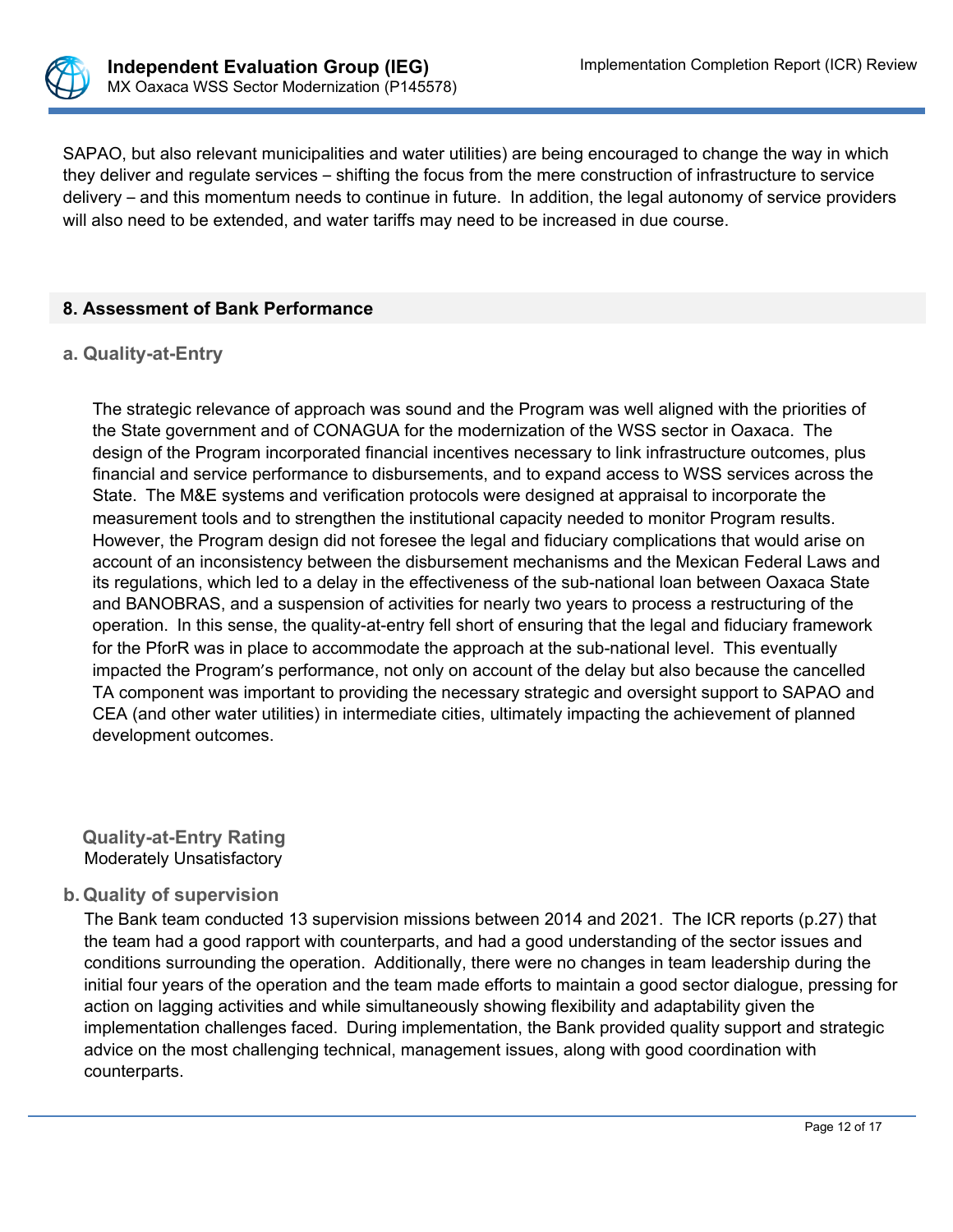

That said, a key shortcoming of the Bank's approach was the failure to restructure the Program earlier, to reflect the institutional weaknesses and political economy constraints that arose in the initial years of implementation. Also, during restructuring, a re-evaluation of the targets for the proposed for DLRs would have been appropriate. This would been especially helpful for targets relating to PDO2 (improvement of quality and sustainability of WSS services), in particular for those relating to improvements in commercial efficiency – which many of the service providers found difficult to attain.

Although advances were made under the various results areas, overall, the full set of results underpinning progress under the Program was substantially delayed. The absence of the TA component impacted the overall performance of the PDO and DLIs dependent on TA support.

**Quality of Supervision Rating**  Moderately Unsatisfactory

**Overall Bank Performance Rating** Moderately Unsatisfactory

# **9. M&E Design, Implementation, & Utilization**

### **a. M&E Design**

Strengthening of the GoO's M&E system for the WSS sector was a key objective under the project. The quality of M&E systems was originally significantly deficient, especially in the rural areas, where no consistent mechanisms existed to monitor service access and sustainability. The Program helped set up measurement tools to monitor the improvement in service quality and sustainability data in both urban and rural areas. This was accompanied by steps to strengthen the institutional capacity to monitor results and consolidate data at municipal and State level, and for the purposes of the PforR, prepare the proper reporting and monitoring of results-based indicators to request disbursements.

For the PforR, the various DLIs, two PDO indicators and four intermediate indicators had to tracked and reported annually, providing meaningful metrics for implementing agencies to monitor relevant Program outputs. The verification protocols for the objectives were consistent with Bank procedures, and DLIs were clearly defined, measurable and defined in the Project Operations Manual with detailed sustainability requirements.

# **b. M&E Implementation**

The Program's results verification was intended to review and validate the fulfillment of disbursement linked indicators. The IVA, a firm specializing in in technical audits, hired by the Secretary of Finance, carried out the verification and accreditation of results (ICR, p.24).

### **c. M&E Utilization**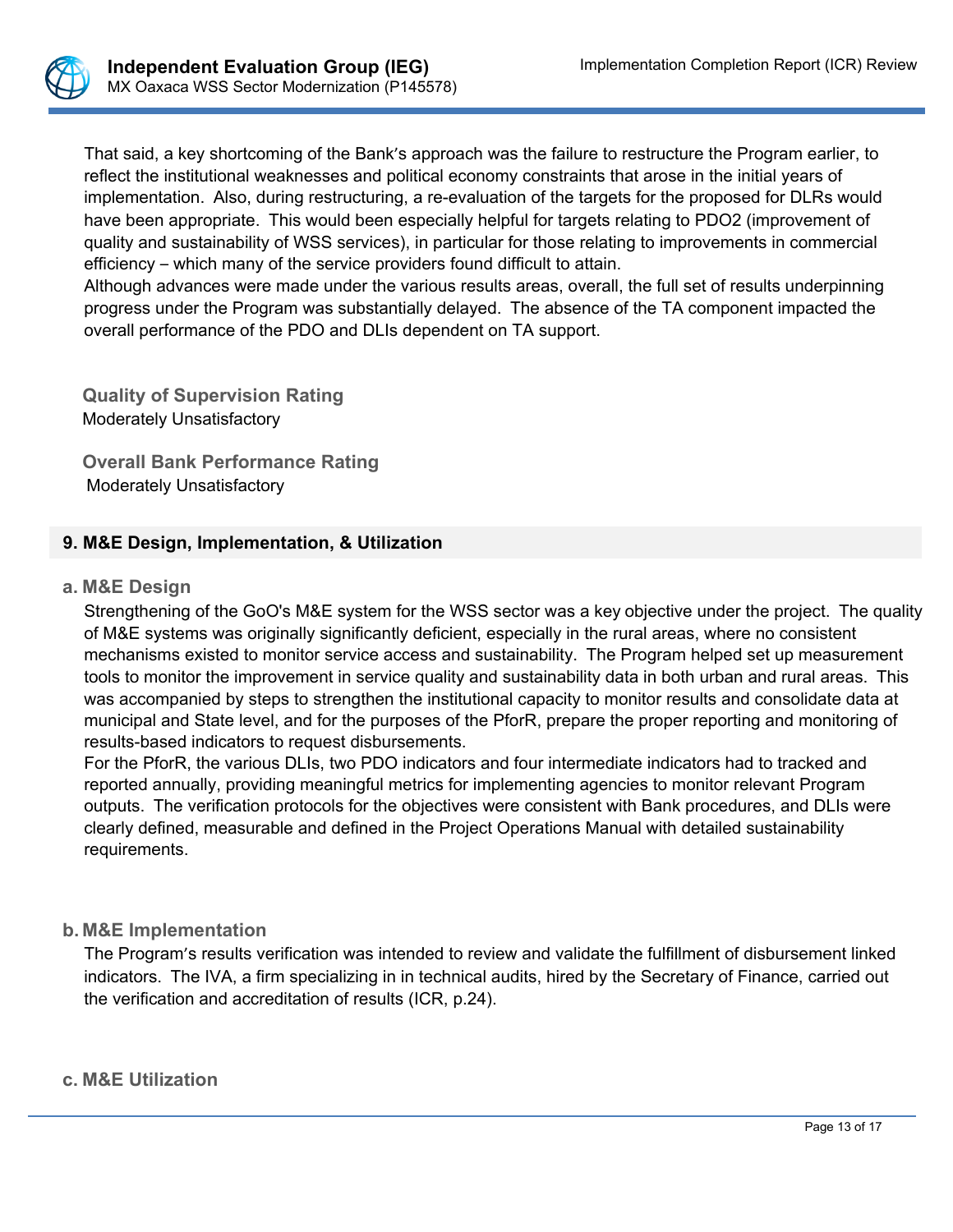

### a **. M&E Utilization**

The verification of results carried out by the IVA provided the basis of which pre-determined disbursements in the matrix of DLIs could take place. The IVA undertook the technical audit of compliance with the DLIs during the four years of Program execution, to qualify CEA and SAPAO access to Program resources. Although the disbursement process suffered significant delays related to the restructuring, the IVA nevertheless performed the verifications from 2017 to 2021, following the protocol established in the Project Operations Manual. On account of the Covid-19 pandemic, and the disruptions resulting, the final verification cycle took place in December 2020.

**M&E Quality Rating** Substantial

### **10. Other Issues**

### **a. Safeguards**

# **Environmental and Social Safeguards**

An Environmental and Social Systems Assessment (ESSA) was prepared, according to OP 9.00, during program preparation (PAD, p.18). The draft ESSA was disclosed to the public in December, 2013, and a public consultation held in January, 2014. The final version of the ESSA was disclosed on the GoO and World Bank websites.

The potential negative environmental impacts associated with the Program ranged from low to moderate at appraisal, being limited to the civil works sites and would be mitigated with standard measures (PAD, p.19). The Program did not contain activities that would involve severe adverse impacts considered to be permanent or cumulative, as defined in OP 9.00, and Program sub-projects would be screened by CEA and SAPAO to ensure compliance. The ICR reports (p.25) that during implementation, CEA Operators, the Program Management Company (PM) and SAPAO successfully implemented the social management strategies that were duly embedded in the Program Action Plan (PAP) and Program Operational Manual (POM). A variety of measures were adopted, including the institutionalization of Social Management and Citizen Engagement activities in SAPAO's operations, social management schemes implemented by CEAS in 8 projects in 6 municipalities, and the hiring by the PM of a Regional Coordinator and a social specialist in each of the five regions covered by the operation. SAPAO and CEA both had a Grievance Redress Mechanism (GRM) in place, with slight differences according to their institutional arrangements. The Program's environmental risk was raised from Moderate to Substantial at the time of closing, on account of CEA's lack of technical capacity for EHS management. In 2019, CEA hired a company specialized in environmental management to carry out this part of its Program works (implementation of the ESM Framework, training of personnel at all levels in CEA, preparation of environmental compliance reports, etc.). In 2020, the Covid-19 pandemic brought along some previously unforeseen obstacles to supervision and development of activities, affecting suppliers and service providers, whose non-compliance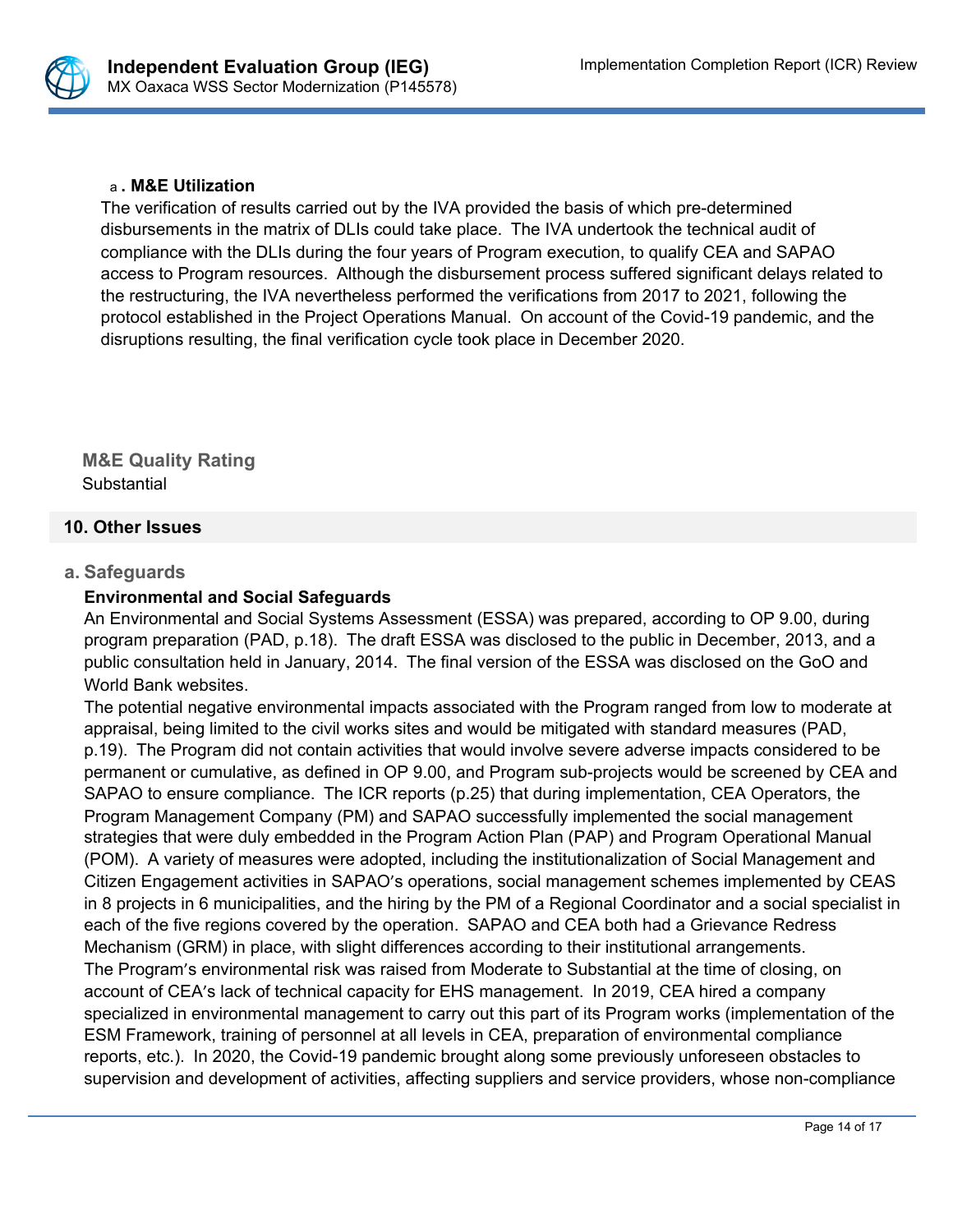

caused further delays in works and deficiencies in some aspects of EHS. Minor non-compliances were detected but resolved promptly by contractors through implementation of specific action plans.

# **b. Fiduciary Compliance**

Financial Management (FM): The ICR reports (p. 26) that FM compliance was generally moderately satisfactory throughout the implementation period. Moderate shortcomings were observed, mostly in relation to delays in Program budget allocation during the early stages of program implementation.

The Program's interim unaudited financial reports were submitted with minor delays, though deemed acceptable by the Bank. The external financial audits conducted for the Program were generally submitted to the Bank on time and were deemed acceptable. The audit reports as on December 31, 2018 and January 31, 2021, did include qualified opinions, as the independent auditors found constant delays in execution of works under the Program, as well as several incomplete works. These findings were consistent with the low execution and disbursement progress achieved by the Program.

Procurement: The ICR reports (p. 26) that the PforR's procurement design was consistent with the results and selected instruments. During implementation, all procurement processes followed competitive methods, and there were no significant delays in implementation of contracts. Three procurement complaints were resolved per applicable regulation, while no complaints of fraud and corruption were received.

# **c. Unintended impacts (Positive or Negative)** N/A

### **d. Other**

Gender: The ICR reports (p. 20) that the operation supported the inclusion – both in the legal and institutional frameworks – of incentives for increased female participation in decision-making. This approach was reflected in the POM, the GRM, as well as in the on-going gender strategies put into place by SAPAO and CEA. Additionally, as part of the Program's institutional modernization, activities included mechanisms to increase public participation and civil society engagement in the oversight of WSS operations. This included incentives provided to increase women's participation in water works committees, which – being intended to be fully representative of beneficiaries, successfully achieved 50 percent representation for women. Poverty Reduction and Shared Responsibility: Given that Oaxaca was the State with the second-lowest GDP per capita in the country, the State was of high priority for Federal Government investment, with access to water being highlighted as a human right. The Program was similarly aligned with the WBG's twin goals of ending extreme poverty by 2030, and promoting shared prosperity among the poorest Mexicans. Operationally, the Program targeted 18 secondary municipalities, where 58 percent of the population lived below the national poverty line, who – for the most part – suffered disproportionately from the lack of quality in the supply of water. The progress made by the Program in improving the quality and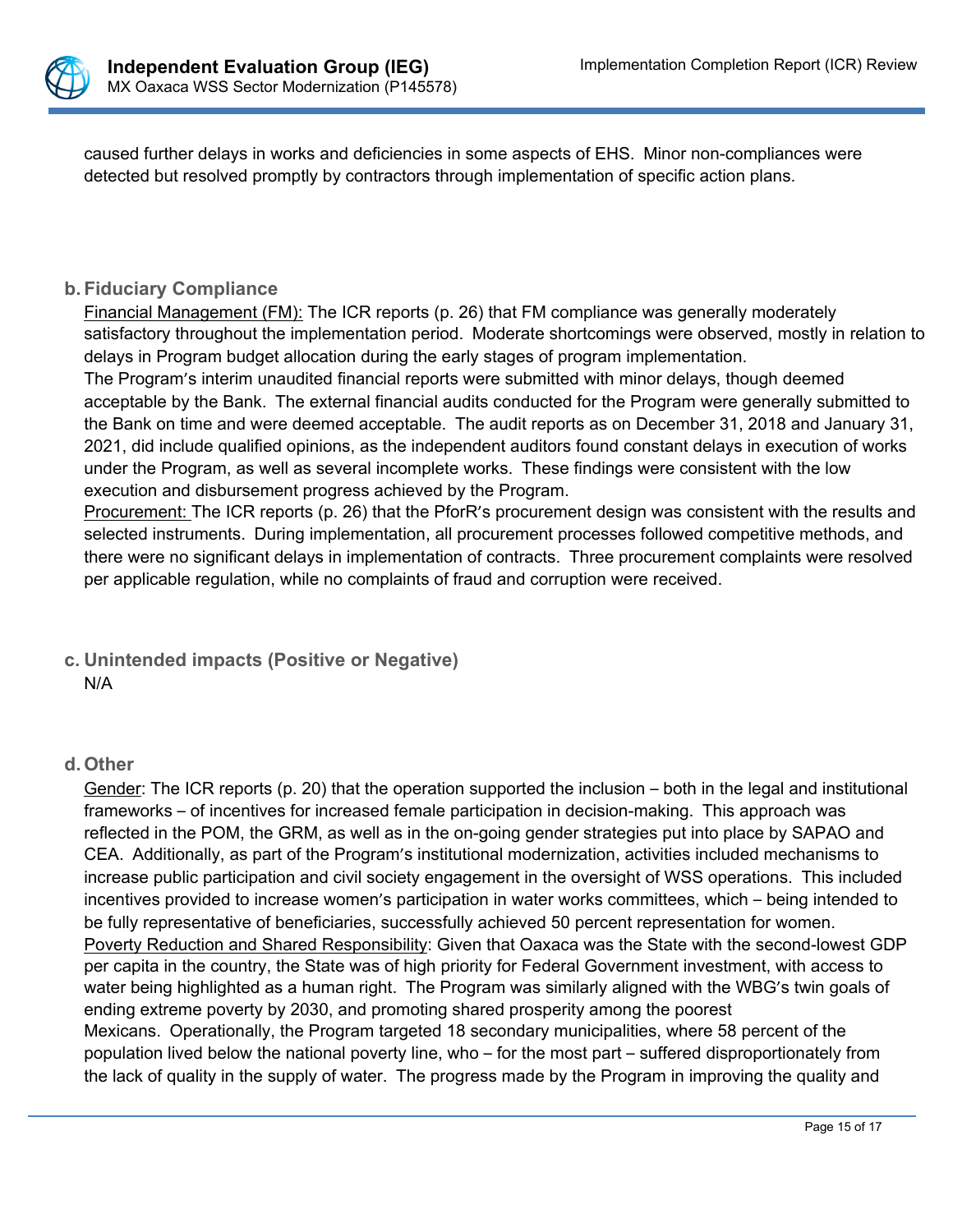

sustainability of water from public networks was likely to confer multiple benefits to this segment of the population.

### **11. Ratings**

| <b>Ratings</b>          | <b>ICR</b>                   | <b>IEG</b>                   | <b>Reason for</b><br><b>Disagreements/Comment</b>                         |
|-------------------------|------------------------------|------------------------------|---------------------------------------------------------------------------|
| <b>Outcome</b>          | Moderately<br>Unsatisfactory | Moderately<br>Unsatisfactory |                                                                           |
| <b>Bank Performance</b> | Moderately<br>Unsatisfactory | Moderately<br>Unsatisfactory | ---                                                                       |
| Quality of M&E          | Modest                       | Substantial                  | The M&E system put in place<br>was adequate to measure<br>Program results |
| Quality of ICR          |                              | Substantial                  |                                                                           |
|                         |                              |                              |                                                                           |

### **12. Lessons**

The ICR (pgs. 29 to 30) lists a number of lessons from which IEG derives the following lessons that are relevant for similar projects implemented in comparable environments:

### 1. **Program design needs to be closely aligned with the client's implementation capacity and**

**readiness**: This was the first PforR to be implemented in Mexico, and only the third in the Latin America (LAC) region. Given the capacity level available to implement such an instrument at the subnational level, as well as the inherent complexity of the institutional arrangements needed to coordinate the fiduciary and financial mechanisms at State and financial levels, the Program would have benefited from a more thorough financial and fiduciary viability assessment to ensure that FM mechanisms and institutional frameworks were in place at appraisal. The key lesson arising is that, for PforR operations, the Bank needs to conduct a more rigorous due diligence process for operations where State-level capacity is uncertain or limited, and secondly, to ensure that on-lending arrangements and policy frameworks are conducive to the proposed instrument, confirmed by appraisal and possibly through a requirement framed as a condition of effectiveness.

2. **In countries and/or States with limited implementation capacity, inclusion of a Technical Assistance component can play an instrumental role in ensuring the success of the PforR**: The multi-annual TA component originally included in the Oaxaca WSS PforR was important to ensuring strategic and oversight support. The cancellation of the component impacted the achievement of the Program's objectives, especially for those activities designed to support capacity-building and knowledge transfer within beneficiary institutions, such as the Rural WSS Strategy and the WSS Public Expenditure Review.

3. **For PforR Programs, hiring of an IVA Verification Agent should be an effectiveness condition**: The hiring of the IVA Verification Agent was delayed by two years, on account of the initial delays in signing of operational documents and the need for amendments of the Subsidiary Agreement and the Operational Manual. This impacted the disbursement rate of the Program as no disbursement was able to process without going through a verification cycle by the IVA. Given that disbursements under PforRs are normally linked to the achievement of specific results, which call for independent verification, it would make sense to ensure that the